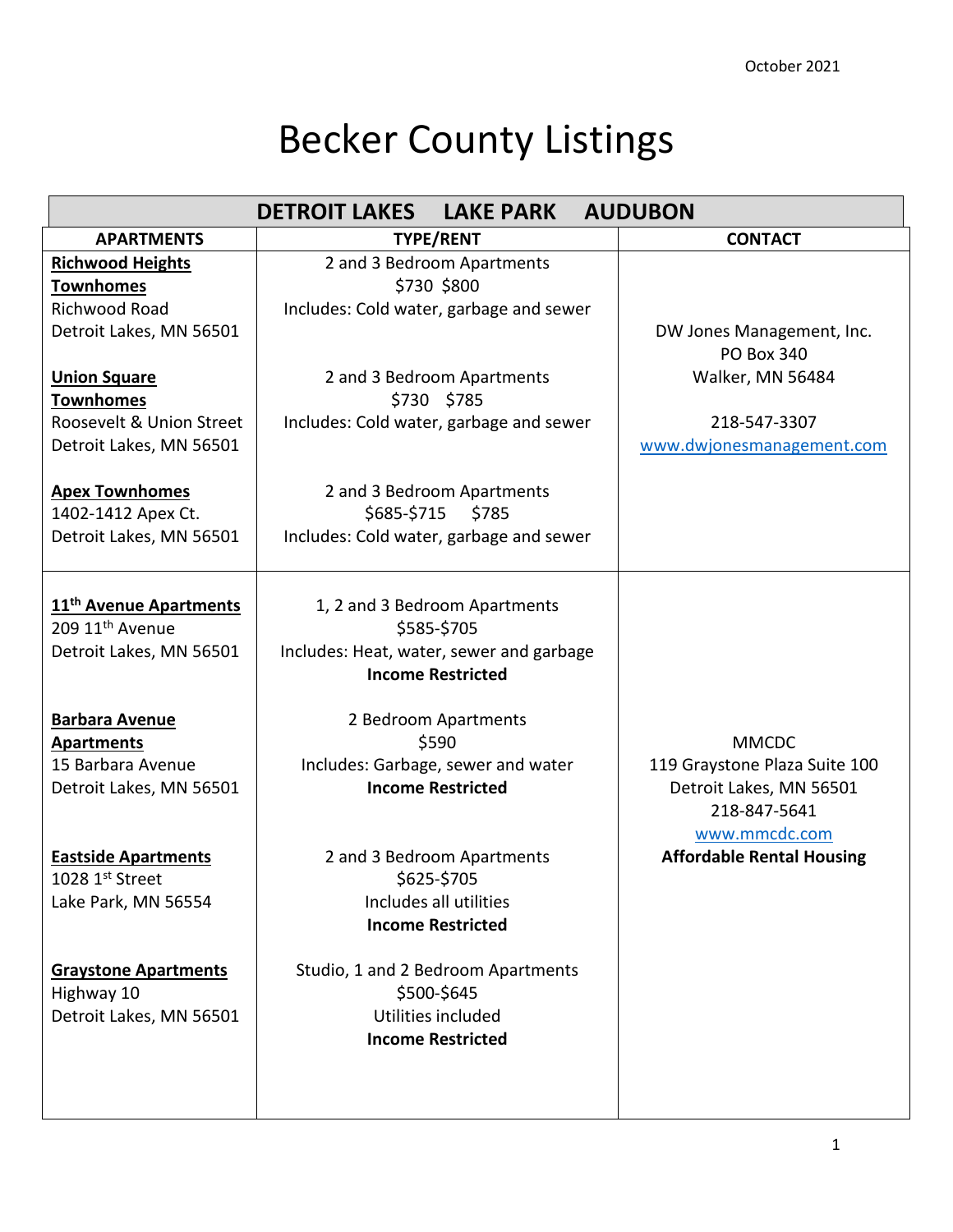| <b>Graystone Annex</b>         | Studio and 1 Bedroom Apartments            |                                  |
|--------------------------------|--------------------------------------------|----------------------------------|
| Highway 10 and                 | \$485-\$560                                |                                  |
| Washington                     | Utilities included                         | <b>MMCDC</b>                     |
| Detroit Lakes, MN 56501        | <b>Income Restricted</b>                   | 119 Graystone Plaza Suite 100    |
|                                |                                            | Detroit Lakes, MN 56501          |
| <b>Zephyr Estates</b>          | 1 and 2 Bedroom Apartments                 | 218-847-5641                     |
| 372 4th Street                 | \$440                                      | www.mmcdc.com                    |
| Audubon, MN 56511              | <b>Income Based Available</b>              | <b>Affordable Rental Housing</b> |
|                                | Includes: Water, sewer and garbage         |                                  |
| <b>Lakes Apartments</b>        | Efficiency, 1 and 2 Bedroom Apartments     |                                  |
| 525 Washington Ave             | \$400-\$475                                | Contact: Gary Kaiser             |
| Detroit Lakes, MN 56501        | Includes: Heat, water, sewer, electric and | 218-841-0404                     |
|                                | garbage                                    |                                  |
| <b>Larkview Apartments</b>     | 2 and 3 Bedroom Apartments                 |                                  |
| 628 6 <sup>th</sup> Street     | Includes: Heat, water, sewer and garbage   |                                  |
| Audubon, MN 56511              | \$750-\$850                                | <b>Contact: Scott Olds</b>       |
|                                |                                            | Contact: Kim                     |
| <b>Sunshine Estates</b>        | 1, 2 and 3 bedroom apartments              | 218-850-3504                     |
| 550 1st Street                 | Includes: Heat, water, sewer and garbage   |                                  |
| Audubon, MN 56511              | \$700-\$950                                |                                  |
| <b>Meadow's Edge</b>           | 1,2, and 3 bedrooms ranging from \$700-    |                                  |
| 320 Elm Street West            | \$1,020                                    | Contact: George                  |
| Detroit Lakes, MN 56501        |                                            | 701-936-3168                     |
| <b>Includes all utilities</b>  |                                            | www.campbellprop.com             |
| <b>Jackson Apartments</b>      | 1 and 2 Bedroom Apartments                 |                                  |
| 1210 Jackson Avenue            | \$460-\$600                                |                                  |
| Detroit Lakes, MN 56501        | Contact: Deb and Dennis, Manager           |                                  |
|                                | 218-841-4460                               | Rose Management                  |
|                                |                                            | Contact: Jill                    |
| <b>Lakeview Apartments</b>     | 1 and 2 Bedroom Apartments                 | 701-237-6840                     |
| 1333 Madison Avenue            | \$460-\$575                                |                                  |
| Detroit Lakes, MN 56501        | Heat included                              | http://www.rosemanagement.net/   |
|                                |                                            |                                  |
| <b>River Place Apartments</b>  | 1, 2 and 3 Bedroom Apartments              |                                  |
| 1215 Long Avenue               | \$460-\$700                                |                                  |
| Detroit Lakes, MN 56501        | Includes: Water, garbage and sewer         |                                  |
| <b>Mountain View Estates</b>   |                                            |                                  |
| 230 Barbara Avenue             | 1, 2 and 3 Bedroom Apartments              | Contact: Gloria                  |
| Detroit Lakes, MN 56501        | \$600-\$850                                | 218-979-7356                     |
| <b>Park Terrace Apartments</b> | 1 and 2 Bedroom Apartments                 | Contact: Charity                 |
| 4011 4 <sup>th</sup> Street    | \$430-\$475                                | 218-457-3249                     |
| Lake Park, MN 56554            | Includes: Water, sewer and garbage         | Contact: Dennis                  |
|                                |                                            | 218-234-8127                     |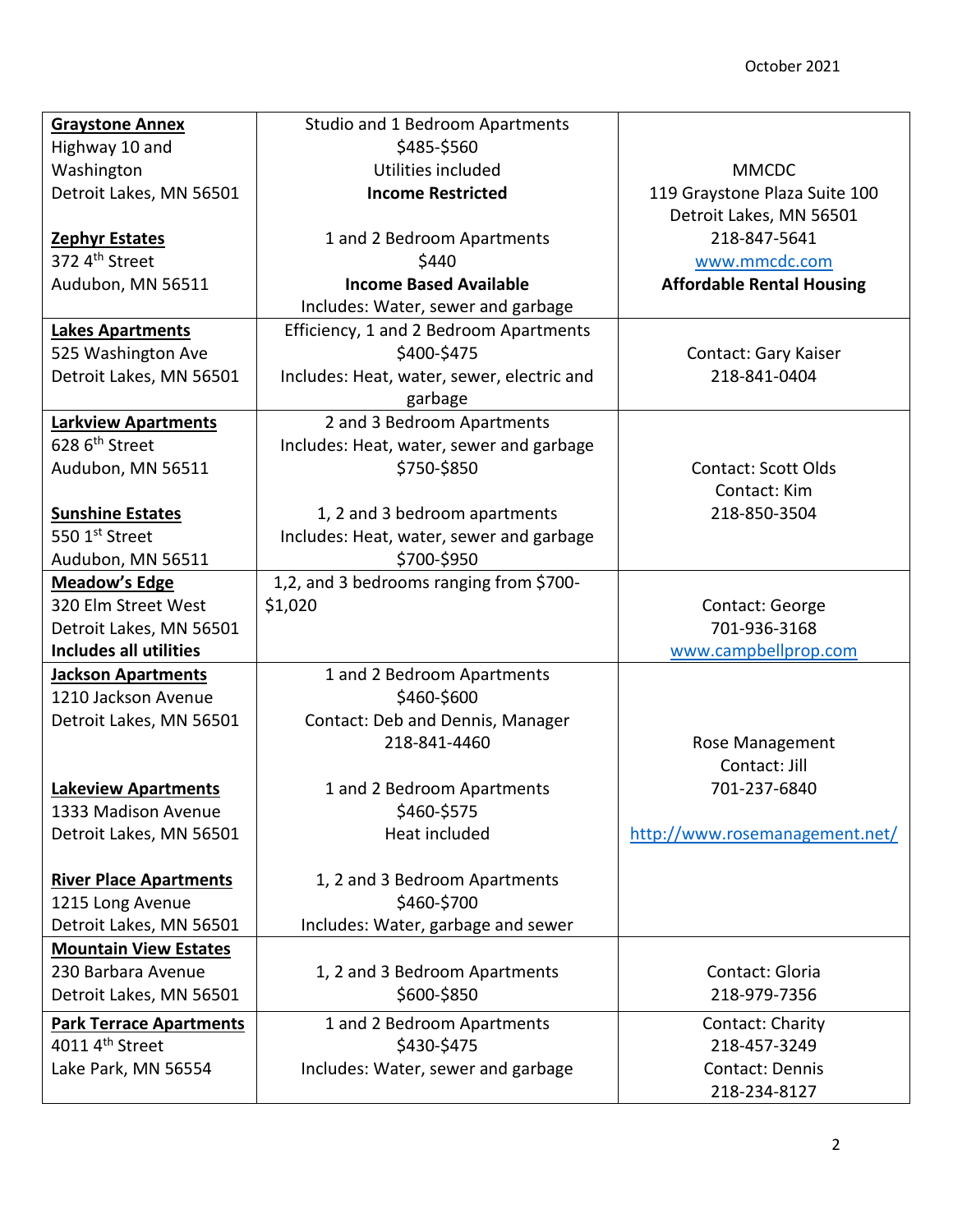| <b>Pelican River Apartments</b> | 1 and 2 Bedroom Apartments                |                              |
|---------------------------------|-------------------------------------------|------------------------------|
| 1260 Loring Avenue              | \$665-\$740                               | Contact: Pam                 |
| Detroit Lakes, MN 56501         | Some units Income Based, limited          | 218-847-4983                 |
|                                 | availability                              |                              |
|                                 | Includes: Heat, water, sewer and garbage  |                              |
| <b>Prairie Wind Apartments</b>  | 2 and 3 Bedroom Apartments                | Contact: Lynn                |
| 1107 West River Road            | \$850-\$1000                              | 218-850-8077                 |
| Detroit Lakes, MN               | Heat and water, sewer included            | prairiewindmanager@gmail.com |
| <b>Richwood Apartments</b>      | Efficiency, 1, 2 and 3 Bedroom Apartments | Contact:                     |
| 719 Richwood Road               | \$595-\$860                               | <b>TBD</b>                   |
| Detroit Lakes, MN 56501         |                                           |                              |
| <b>Riverwood Apartments</b>     | 1 and 2 Bedroom Apartments                | Fercho Property Management   |
| 202 & 1109 Riverwood            | \$695-\$855                               | 888-337-2460                 |
| Road                            | Includes: Heat, water, sewer and garbage  | Contact: Scott, Manager      |
| Detroit Lakes, MN 56501         |                                           | 701-371-9581                 |
|                                 |                                           | www.ferchoproperties.com     |
| <b>Sunridge Apartments</b>      | 1,2 and 3 Bedroom Apartments              | Contact: Jenna               |
| 212 11 <sup>th</sup> Ave        | \$660-\$880                               | 701-499-3882                 |
| Detroit Lakes, MN 56501         | Includes: Heat, water, sewer and trash    |                              |
|                                 |                                           |                              |
| <b>House Rentals</b>            |                                           |                              |
| <b>Detroit Lakes</b>            | 3-5 Bedroom Houses                        | Contact: Kyle                |
|                                 | \$900-\$1350                              | 218-841-9743                 |
|                                 |                                           |                              |
| <b>Sunrise Apartments</b>       | 1 and 2 Bedroom Apartments                | MRJB, LLC                    |
| 810 East Central Street         | \$475-\$625                               | Contact: Patrick, Manager    |
| Detroit Lakes, MN 56501         | Includes: Water, sewer and garbage        | 952-210-9887                 |
| <b>Vantage Pointe</b>           | 2 Bedroom Apartments                      | <b>RKAK Realty</b>           |
| 207 & 211 Laura Avenue          | \$690                                     | Contact: Jeff Tessman        |
| Detroit Lakes, MN 56501         | Includes: Garbage, Water, and sewer       | 218-841-7248                 |
|                                 | *MSCTC student units available            |                              |
|                                 | Will email me new info                    | Vern                         |
|                                 |                                           | Contact: 218-841-1588        |
| <b>Pelican Heights</b>          | 1,2 and 3 Bedroom Apartments              | Contact: George              |
| <b>Apartments</b>               | \$670-\$920                               | 701-936-3168                 |
| 602 Riverwood Drive             | Includes: Heat, water, sewer and garbage  | www.campbellprop.com         |
| Detroit Lakes, MN 56501         |                                           |                              |
| <b>Park Manor Townhomes</b>     | 2 Bedroom Townhomes                       | <b>Park Manor Estates</b>    |
| 905 Willow Street and           | <b>Income Based</b>                       | 1035 Roosevelt Ave           |
| 1041 Campbell Avenue            |                                           | Detroit Lakes, MN 56501      |
| Detroit Lakes, MN 56501         |                                           | 218-847-2636                 |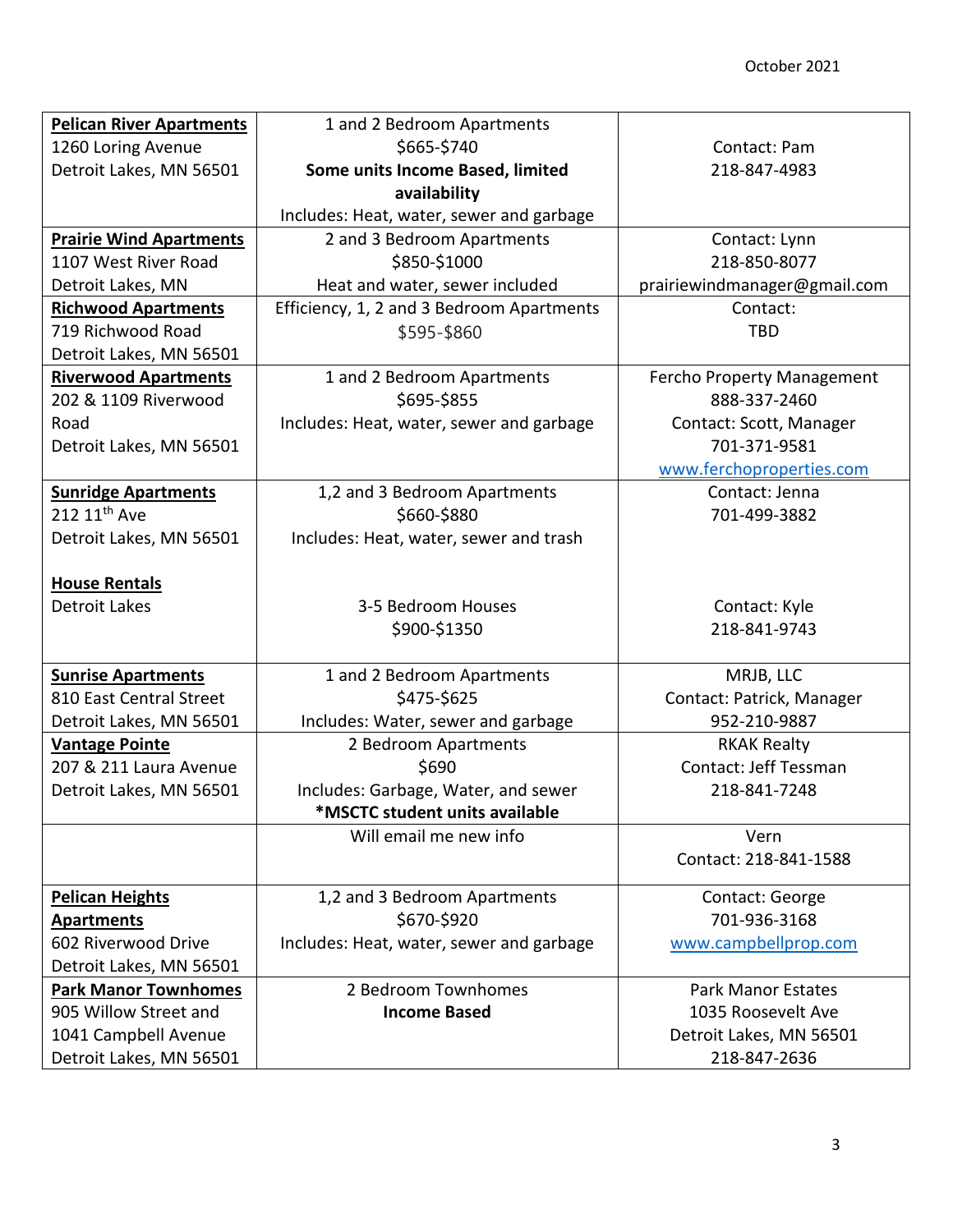| <b>JEM Properties, LLC</b>       | 1 and 2 Bedroom Apartments                |                                 |  |
|----------------------------------|-------------------------------------------|---------------------------------|--|
| 1137 Washington Avenue           | \$550-\$700                               | Contact: Jeni                   |  |
| Detroit Lakes, MN 56501          | Includes: Heat, water and garbage         | 701-367-3290                    |  |
| <b>House Rental</b>              | 3 Bedroom House                           | <b>Contact: Shirlee Holland</b> |  |
| Lake Ida Area                    | \$1,000                                   | 218-329-1267                    |  |
|                                  | 1,2 and 3 Bedroom Duplex<br>\$425-\$1,000 |                                 |  |
| Rentals                          | Some include heat, all include garbage    | Contact: Amy Wold               |  |
| Detroit Lakes                    |                                           | 218-849-0171                    |  |
|                                  | 1 and 4 Bedroom Houses                    |                                 |  |
|                                  | \$600-\$1,100                             |                                 |  |
|                                  | Includes: Garbage                         |                                 |  |
| Rental                           | 1 Bedroom Apartment                       | 218-847-8617                    |  |
| <b>Detroit Lakes</b>             | \$675                                     |                                 |  |
|                                  | Includes all utilities                    |                                 |  |
| Rentals                          | 1 and 2 Bedroom Apartments                | <b>Contact: Don Gettel</b>      |  |
| <b>Detroit Lakes</b>             | \$600-\$775                               | 701-371-3201                    |  |
|                                  | Tenant pays electric                      |                                 |  |
| Rentals                          | 2 and 3 Bedroom Houses                    | Contact: Jane Hokenson          |  |
| Detroit Lakes                    | \$700-\$900                               | 218-850-9059                    |  |
|                                  |                                           |                                 |  |
| Rentals                          | 2 Bedroom Apartment                       | <b>Contact: Bender Realty</b>   |  |
| 804 Central St E                 | \$650                                     | Jessica Ekholm                  |  |
| Detroit Lakes, MN 56501          |                                           | 218-841-7797                    |  |
| <b>Kountry Manor Trailer</b>     | 2 and 3 bedrooms                          | Contact: Leslie                 |  |
| <b>Court</b>                     | Includes: Water, garbage and sewer        | 218-849-2412                    |  |
|                                  |                                           |                                 |  |
| <b>Riverview Terrace Trailer</b> |                                           |                                 |  |
| <b>Court</b>                     |                                           |                                 |  |
|                                  |                                           |                                 |  |
|                                  |                                           |                                 |  |
| <b>FRAZEE</b>                    |                                           |                                 |  |
| <b>APARTMENTS</b>                | <b>TYPE/RENT</b>                          | <b>CONTACT</b>                  |  |
| <b>Maple Avenue</b>              | 2 and 3 Bedroom Apartments                | <b>Contact: MMCDC</b>           |  |
| <b>Apartments</b>                | \$500-\$565                               | 119 Graystone Plaza Suite 100   |  |
| 401 Maple Ave                    |                                           | Detroit Lakes, MN 56501         |  |
| Frazee, MN 56544                 |                                           | 218-847-5641                    |  |
| <b>Apartments (4 Units)</b>      | 1 and 3 Bedroom Apartments                |                                 |  |
| 601 2 <sup>nd</sup> Street SW    | \$475-\$545                               | Contact: Jim and Linda Dissmore |  |
| Frazee, MN 56544                 | Includes: Heat, water, sewer and garbage  | 701-412-1669                    |  |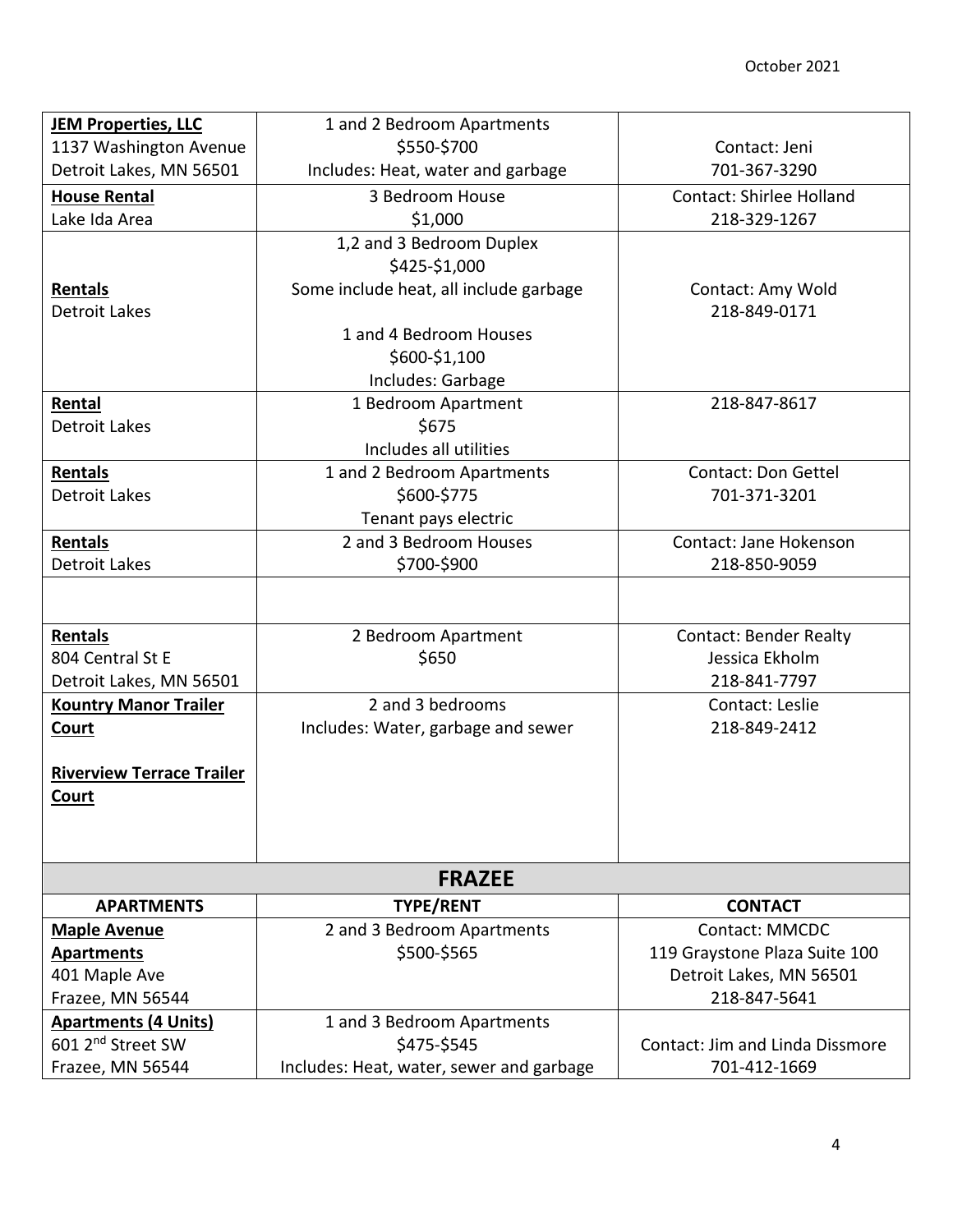| <b>Rental Properties from</b><br><b>Trailer Courts to Single</b><br><b>Family Homes</b>                                                            | Multiple rent rates                                             | Contact: Leroy and Gloria Feldt<br>218-334-5063<br>Contact: Matt, Manager<br>218-289-4616 |
|----------------------------------------------------------------------------------------------------------------------------------------------------|-----------------------------------------------------------------|-------------------------------------------------------------------------------------------|
| <b>Maple Avenue Cottage</b><br>102 West Maple (2 units)<br>201 E Main (4 units)<br>107 E Main (2 units)<br>Frazee, MN 56544<br><b>House Rental</b> | \$475-\$700                                                     | Contact: Pat Furey<br>218-234-1267                                                        |
| 207 West Maple<br>Frazee, MN 56544<br><b>Rental Units</b>                                                                                          |                                                                 | <b>Contact: Daniel Gleason</b>                                                            |
| 202 4th St SE<br>Frazee, MN 56544                                                                                                                  |                                                                 | 218-346-2364                                                                              |
| Morningside (units 4)<br>31348 County Hwy 10<br>Frazee, MN 56544                                                                                   | \$550-\$750<br>No Smoking/No Pets                               | <b>Contact: Robin and Terry Harrison</b><br>218-841-4886                                  |
| <b>House Rental</b><br>704 Ash Avenue West<br>Frazee, MN 56544                                                                                     |                                                                 |                                                                                           |
| <b>Albertsons Trailer Court</b>                                                                                                                    | \$550-\$750                                                     | <b>Contact: Tim Conklin</b><br>218-585-1915                                               |
| Red and White Cabins (4<br>units)<br>East Juniper Avenue<br>Frazee, MN 56544                                                                       | \$325-\$400                                                     | <b>Contact: Jeff Perrine</b><br>Home: 218-847-2176<br>Cell: 218-849-2469                  |
| <b>Rover Apartments (6)</b><br>units)<br>201 West Cedar Avenue<br>Frazee, MN 56544                                                                 | 2 Bedroom Apartments<br>\$550                                   | Contact: David Royer<br>218-841-0467                                                      |
| <b>Weisgerber Rentals (4)</b><br>units)<br>701-704 West Ash<br>Avenue<br>Frazee, MN 56544                                                          | 2 Bedrooms<br>\$575                                             | Contact: Kari Weisgerber<br>218-234-6930                                                  |
| <b>Duplex</b><br>801 West Main<br>Frazee, MN 56544                                                                                                 | 3 Bedrooms<br>\$650-\$700<br>Includes: Water, sewer and garbage |                                                                                           |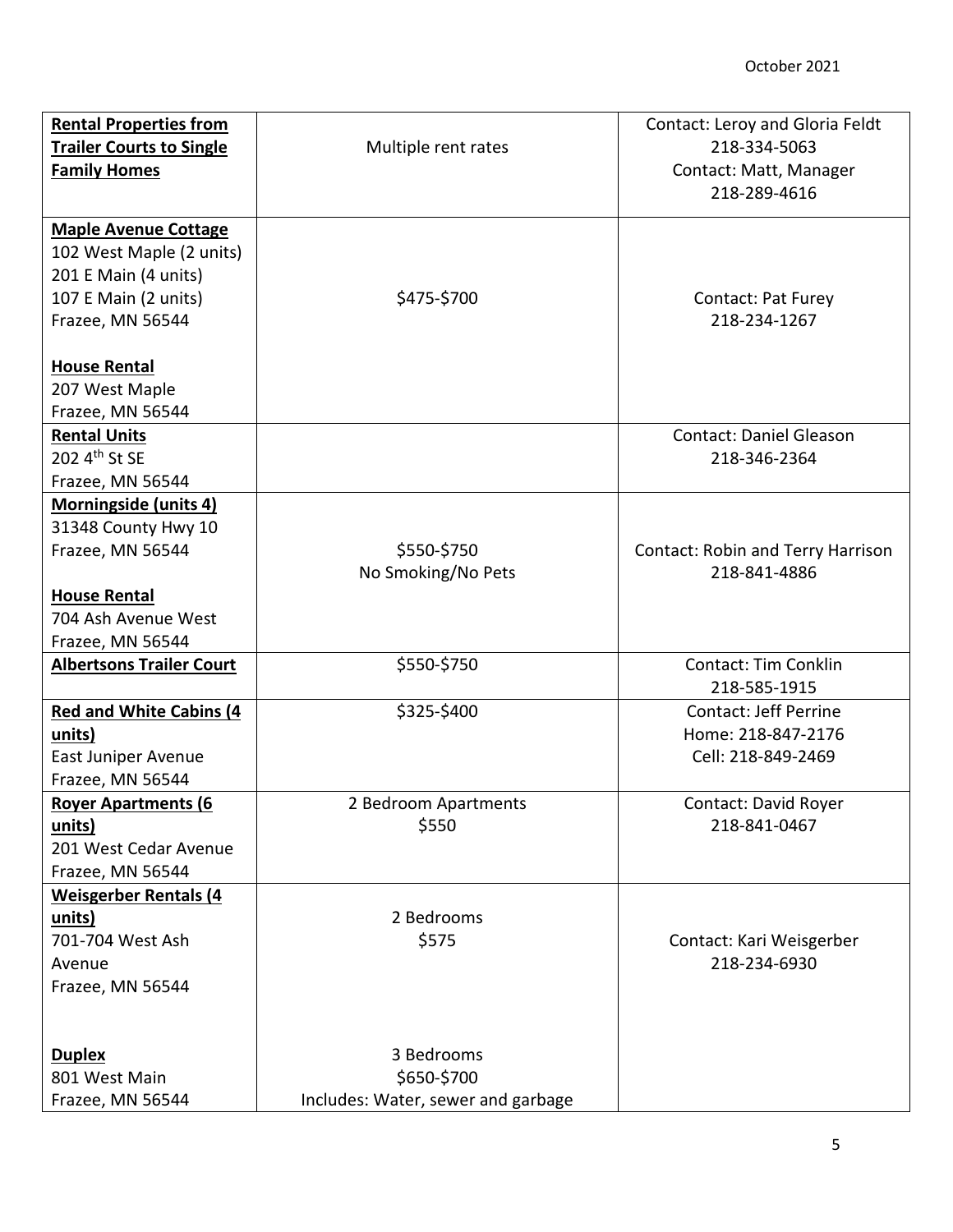|                               |                                          | Contact: Kari Weisgerber<br>218-234-6930 |
|-------------------------------|------------------------------------------|------------------------------------------|
| <b>Rivercrest Apartments</b>  | 1 and 2 Bedroom Apartments               |                                          |
| $(24 \text{ units})$          | $$575 - $725$                            |                                          |
|                               |                                          |                                          |
|                               |                                          |                                          |
| <b>Rivercrest Estates (3)</b> |                                          |                                          |
| <u>units)</u>                 | 1,2 and 3 Bedroom Apartments             | <b>Contact: Brikker Ware</b>             |
|                               | \$575-\$775                              | 218-849-8387                             |
| <b>House Rental</b>           |                                          |                                          |
| 808 West Main                 | 3 Bedroom House                          |                                          |
| Frazee, MN 56544              | \$775                                    |                                          |
|                               |                                          |                                          |
| <b>Warehouse Properties</b>   |                                          |                                          |
|                               |                                          |                                          |
|                               | Efficiency, 2 bedroom                    |                                          |
|                               | \$300-\$600                              |                                          |
| <b>Birch Apartments</b>       | 1 and 2 Bedroom Apartments               | <b>Contact: Linda Dissmore</b>           |
| 601 2 <sup>nd</sup> St SW     | \$495-\$545                              | 701-412-1669                             |
| Frazee, MN 56544              | Includes: Heat, Water, Sewer and Garbage |                                          |
|                               |                                          |                                          |
| <b>Main Ave Apartment</b>     | Studio Apartment                         | Contact: Aleisa Jopp                     |
| Main Ave, Frazee MN           | \$650 includes city utilities, water and | 218-234-9415                             |
|                               | garbage-tenant pays electric             | a_jopp@hotmail.com                       |
|                               |                                          |                                          |
|                               | Ground level behind shop on Main Ave.    |                                          |
|                               |                                          |                                          |
|                               |                                          |                                          |
|                               |                                          |                                          |
|                               |                                          |                                          |
|                               |                                          |                                          |
| 215 Maple Ave E               | 2 Bedroom with garage                    | Contact: Carlee 218-234-9161             |
| <b>Frazee, Mn 56544.</b>      | \$795 plus utilities                     |                                          |
|                               |                                          |                                          |
|                               |                                          |                                          |
|                               |                                          |                                          |
|                               |                                          |                                          |
|                               |                                          |                                          |
| <b>Lake Home-Dead Lake</b>    | 4 bedroom                                | Contact: Carlee 218-234-9161             |
| Frazee, MN                    | \$1450 plus utilities                    |                                          |
|                               | Large garage, large yard and Lake access |                                          |
|                               |                                          |                                          |
|                               |                                          |                                          |
|                               |                                          |                                          |
|                               |                                          |                                          |
|                               |                                          |                                          |
|                               |                                          |                                          |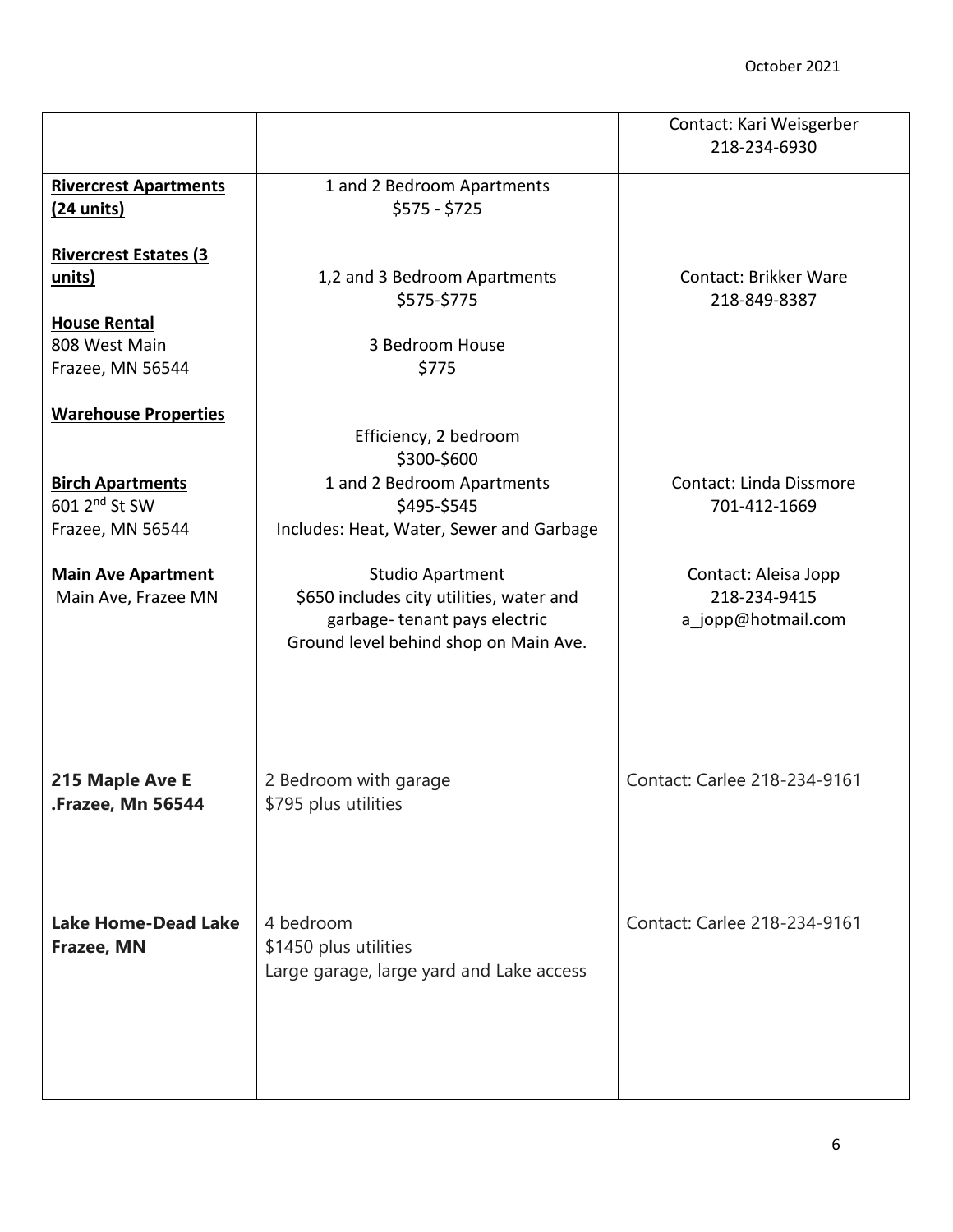## October 2021

| <b>ELDERLY/DISABLED HOUSING</b> |                         |                             |  |
|---------------------------------|-------------------------|-----------------------------|--|
| <b>APARTMENTS</b>               | <b>TYPE/RENT</b>        | <b>CONTACT</b>              |  |
| <b>Diamond Willow-</b>          |                         |                             |  |
| <b>Burlington Suites</b>        |                         |                             |  |
| 1558 Randolph Road              |                         |                             |  |
| Detroit Lakes, MN 56501         | <b>Assisted Living</b>  | <b>Contact: Admissions</b>  |  |
| <b>Diamond Willow-Soo Line</b>  |                         | 218-841-2200                |  |
| <b>Suites</b>                   |                         |                             |  |
| 1564 Randolph Road              |                         |                             |  |
| Detroit Lakes, MN 56501         |                         |                             |  |
| <b>Eagle View Manor</b>         |                         | <b>Contact: Scott Olds</b>  |  |
| 285 1st Street                  | <b>Elderly</b>          | 218-234-9082                |  |
| Audubon, MN 56511               |                         |                             |  |
| <b>Golden Manor</b>             |                         |                             |  |
| 1165 Garnet Blvd                |                         |                             |  |
| Detroit Lakes, MN 56501         | <b>Assisted Living</b>  | Contact: Jennifer           |  |
|                                 |                         | 218-844-6028                |  |
| <b>Golden Manor Memory</b>      |                         |                             |  |
| Care                            |                         |                             |  |
| 1159 Garnet Blvd                |                         |                             |  |
| Detroit Lakes, MN 56501         |                         |                             |  |
| <b>Lamplighter Manor</b>        | <b>Elderly/Disabled</b> | Contact: 218-847-7768       |  |
| 1425 Madison Avenue             | <b>Income Based</b>     |                             |  |
| Detroit Lakes, MN 56501         |                         |                             |  |
| <b>Lincoln Park</b>             | <b>Assisted Living</b>  | Contact: 218-847-0894       |  |
| 207 Park Street                 |                         |                             |  |
| Detroit Lakes, MN 56501         |                         |                             |  |
| <b>The Madison</b>              | <b>Elderly</b>          | Contact: 218-844-9420       |  |
| 1405 Madison Avenue             |                         |                             |  |
| Detroit Lakes, MN 56501         |                         |                             |  |
| <b>Park Manor Estates</b>       | <b>Elderly/Disabled</b> | Contact: 218-847-2636       |  |
| 1035 Roosevelt Avenue           | <b>Income Based</b>     |                             |  |
| Detroit Lakes, MN 56501         |                         |                             |  |
| <b>Pleasant View</b>            | Elderly/Disabled        | <b>HRA of Detroit Lakes</b> |  |
| <b>Apartments</b>               | <b>Income Based</b>     | 218-847-7859                |  |
| 1111 Washington                 |                         |                             |  |
| Avenue                          |                         |                             |  |
| Detroit Lakes, MN 56501         |                         |                             |  |
| <b>Silver Birch Apartments</b>  |                         |                             |  |
| 303 Washington Avenue           |                         |                             |  |
| Detroit Lakes, MN 56501         |                         |                             |  |
|                                 |                         |                             |  |